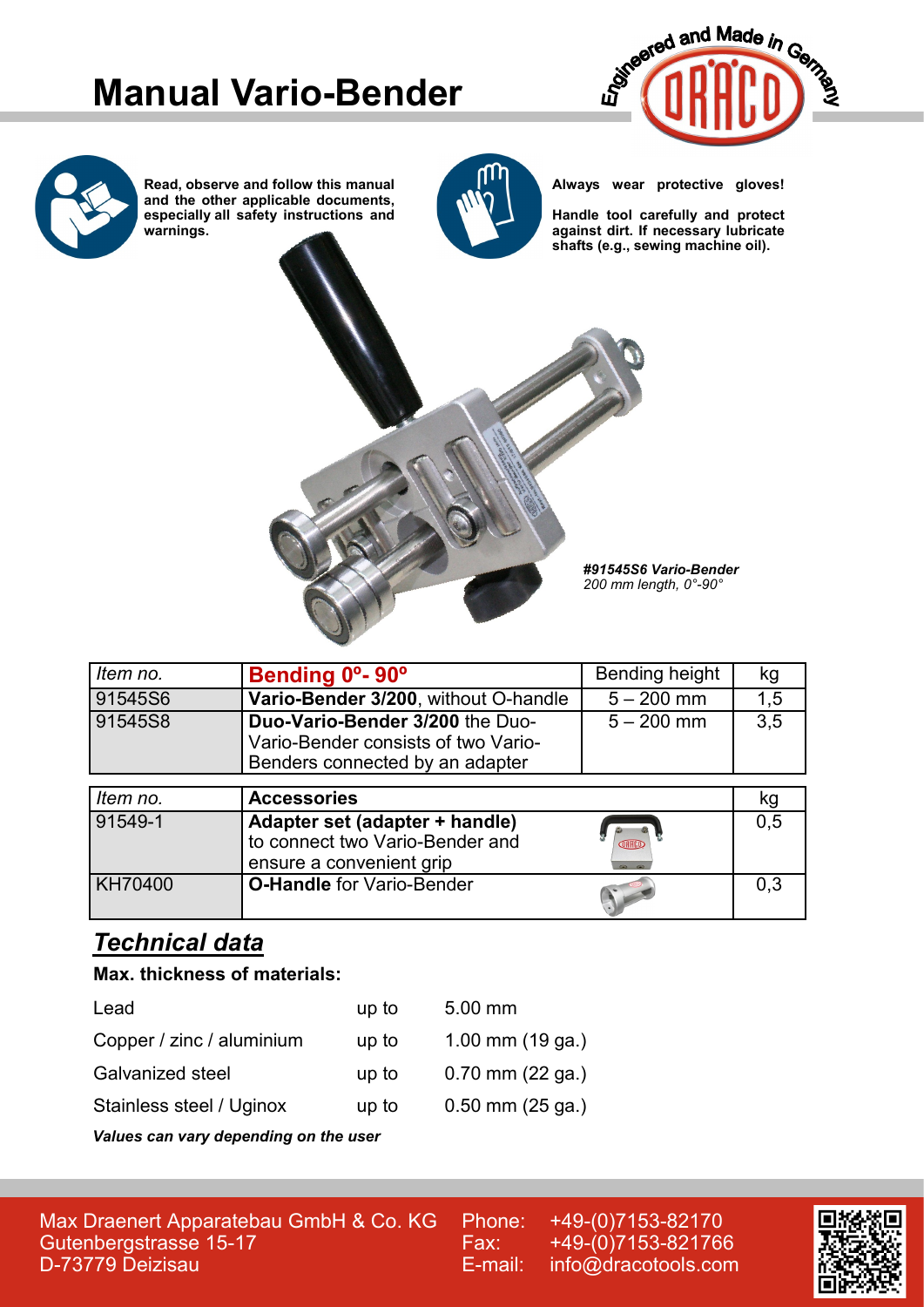# **Manual Vario-Bender**



| $\mathbf 1$ | Set screw                   |
|-------------|-----------------------------|
| 2           | One bending roller above    |
| 3           | Three bending rollers below |
| 4           | Measuring scale (mm & inch) |
| $5^{\circ}$ | Rotary handle               |
|             |                             |

## *Operation method Vario- & Duo-Vario-Bender*

- 1) The rotary handle enables the height adjustment of the top roller. Adjust opening according to the material.
- 2) Unlock the set screw and adjust the desired bending height by using the integrated measuring device and lock it with the set screw.
- 3) Place the metal between the bending rolls. The single roller is on top and shows in the bending direction (bending edge), the other three rollers carry the force to bend up.
- 4) First pass: Hold the bender in the most convenient way for you. Move the bender forwards and backwards and push up at an angle of 10-25°. The pressure should be held on the middle of the bending rolls and always move bender all to way to the edges. Depending on the material characteristics, proceed in the following way:
- 5) Move bender back at an angle of 20-45°.
- 6) Move bender forward at an angle of 60° (now it may be easier to hold the bender from below).´
- 7) Continue to move bender forthwards and backwards by pushing slightly up until the requested angle (max. 90°) is reached.

*If necessary, depending on material characteristics, repeat movement more often & in smaller steps.*

#### *Addition to Duo-Vario-Bender:*

The Duo-Vario-Bender consists of two Vario-Bender connected by an adapter. If working on shorter and more curvy sheets, it may be helpfull to detach the Duo-Vario-Bender into two Vario-Benders.

You want to expand your Vario-Bender into a Duo-Vario-Bender? Get a second Vario-Bender and an adapter (*item no. 91549-1)* and connect them to a Duo-Bender. A Duo-Bender makes bending even easier when working on long and straight sheets.

#### *Addition to O-Handle:*

The optional O-Handle enables the full usage even when leverage is entirely extended to 200 (8 inch). The O-Handle also offers three ergonomic grip positions.